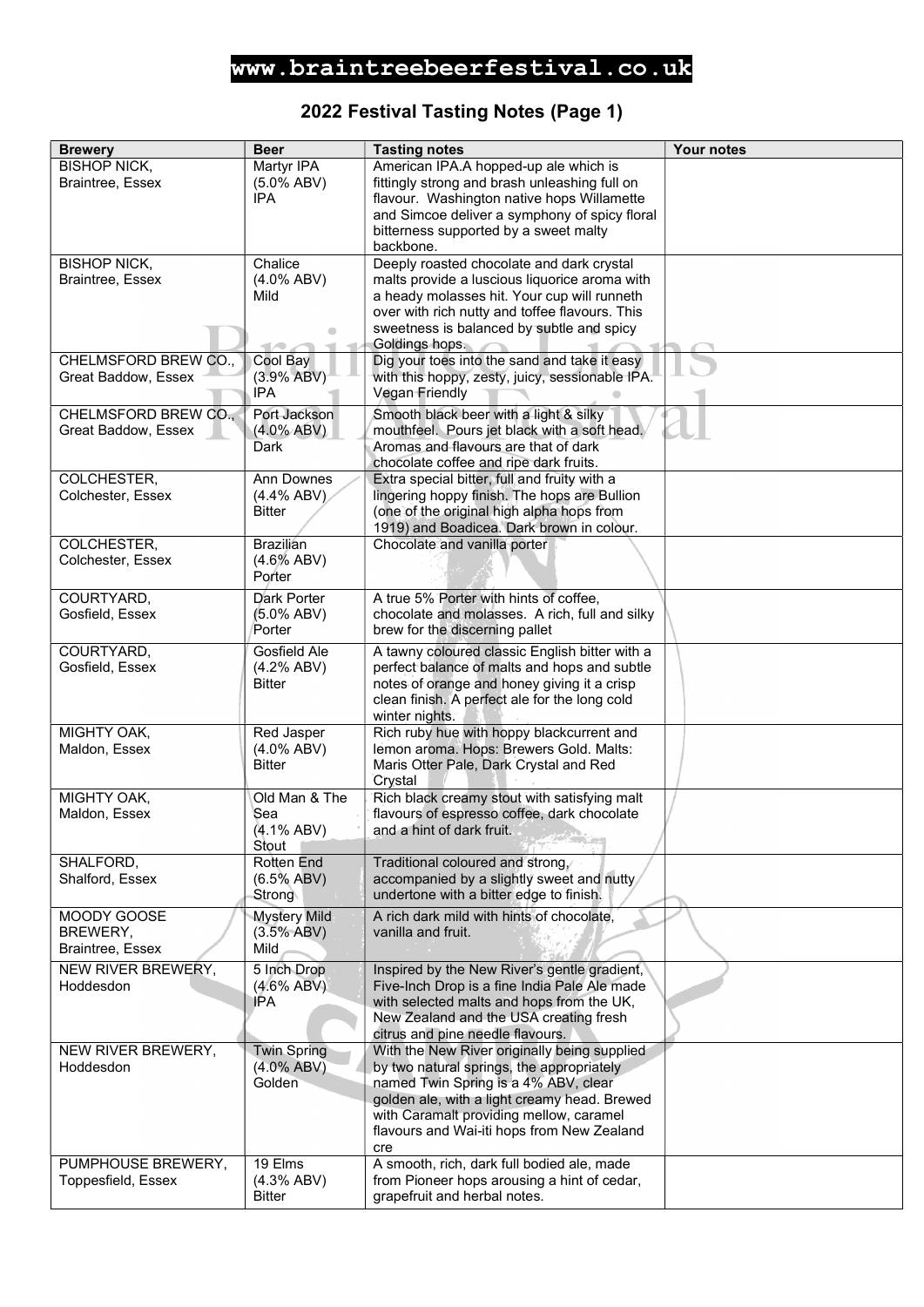# www.braintreebeerfestival.co.uk

### 2022 Festival Tasting Notes (Page 2)

| <b>Brewery</b>                | <b>Beer</b>                | <b>Tasting notes</b>                                                        | Your notes |
|-------------------------------|----------------------------|-----------------------------------------------------------------------------|------------|
| PUMPHOUSE BREWERY,            | Pumphouse                  | Pumphouse Gold is brewed from English                                       |            |
| Toppesfield, Essex            | Gold                       | Maris Otter pale malt blended with lightly                                  |            |
|                               | (4.2% ABV)                 | kilned Munich malt from Germany. It has a                                   |            |
|                               | Golden                     | deep golden colour with a biscuit-like                                      |            |
|                               |                            | maltiness offset by the rounded citrus/lychee                               |            |
|                               |                            | aromas and lingering bitter finish that result                              |            |
| RED FOX,                      | Red Fox Mild               | A dark, full-flavoured mild, nutty and thick;                               |            |
| Coggeshall, Essex             | $(3.6\%$ ABV)              | almost reminiscent of an old ale.                                           |            |
|                               | Mild                       |                                                                             |            |
| RED FOX.                      | <b>Hunter's Gold</b>       | A golden beer made from English Extra Pale                                  |            |
| Coggeshall, Essex             | $(3.9\%$ ABV)              | malt with an orange, citrus aroma from Super                                |            |
|                               | Golden                     | <b>Styrian Goldings.</b>                                                    |            |
| ROUGHACRE,                    | Hurricane                  | With a rich blend of 5 barley and wheat malts,                              |            |
| Clare, Suffolk                | $(6.5\%$ ABV)              | Hurricane is our uncompromising bitter,                                     |            |
|                               | <b>Bitter</b>              | Aramis and East Kent Golding hops deliver                                   |            |
|                               |                            | rich, satisfying flavour with a delicious aroma.                            |            |
| ROUGHACRE,                    | Nighthawker                | A rich and complex porter brewed with                                       |            |
| Clare, Suffolk                | $(4.6\%$ ABV)              | roasted barley, dark crystal and chocolate                                  |            |
|                               | Porter                     | malts and sustainably sourced freshly ground                                |            |
|                               |                            | coffee. We use Challenger and Magnum                                        |            |
|                               |                            | hops to deliver a well-balanced bitterness                                  |            |
|                               |                            | and late addition Willamette and Belma hops                                 |            |
|                               |                            | for a                                                                       |            |
| SHALFORD,                     | Beacon                     | Launched as part of the Queen's Platinum                                    |            |
| Shalford, Essex               | $(4.0\%$ ABV)              | Jubilee. Beacon is an Amber session beer.                                   |            |
|                               | Amber                      |                                                                             |            |
| SHALFORD,                     | <b>Levelly Gold</b>        | Golden summery ale. A refreshing bitter with                                |            |
| Shalford, Essex               | (4.0% ABV)                 | a pleasant finish made with First Gold and                                  |            |
|                               | Golden                     | Golding Hops. A pleasant alternative to                                     |            |
|                               |                            | Lager.                                                                      |            |
| <b>WHITE HART - HALSTEAD,</b> | Market Hill Mild           |                                                                             |            |
| Halstead, Essex               | (3.4% ABV)                 |                                                                             |            |
|                               | Mild                       |                                                                             |            |
| WHITE HART - HALSTEAD,        | <b>Gold Hart</b>           | A Golden Ale made from the most traditional,                                |            |
| Halstead, Essex               | $(4.0\%$ ABV)              | Maris Otter Barley & Goldings East Kent                                     |            |
|                               | Golden                     | Hops. Golden Hart has a smooth easy                                         |            |
|                               |                            | drinking tatse with a crisp bitter finish.                                  |            |
| <b>REEDLEY HALLOWS</b>        | Old Laund Bitter           | A good session beer smooth and creamy,                                      |            |
| BREWERY.                      | (3.8% ABV)                 | with a hoppy aftertaste                                                     |            |
| Burnley, Lancashire           | Bitter                     |                                                                             |            |
| REEDLEY HALLOWS               | Filly Close                | A very well balanced ale. Bitter and spicy with/                            |            |
| BREWERY,                      | <b>Blond</b>               | a good fruity finish.                                                       |            |
| Burnley, Lancashire           | (3.9% ABV)                 |                                                                             |            |
|                               | Golden                     |                                                                             |            |
| <b>REEDLEY HALLOWS</b>        | Pendleside                 | A very light coloured beer, with hints of                                   |            |
| BREWERY,                      | $(4.0\%$ ABV)<br>Golden    | tropical fruits and spicy aftertaste                                        |            |
| Burnley, Lancashire           |                            |                                                                             |            |
| REEDLEY HALLOWS               | New Laund                  | A dark stout, Sweet at first with a smoky bitter                            |            |
| BREWERY,                      | Dark                       | finish.                                                                     |            |
| Burnley, Lancashire           | $(4.4\% ABV)$<br>Stout     |                                                                             |            |
| REEDLEY HALLOWS               | Griffin IPA                | A well hopped classic pale ale, balanced with                               |            |
| BREWERY,                      | (4.4% ABV)                 | a traditional malty sweetness.                                              |            |
| Burnley, Lancashire           | <b>Bitter</b>              |                                                                             |            |
|                               |                            |                                                                             |            |
| REEDLEY HALLOWS<br>BREWERY,   | <b>New Zealand</b><br>Pale | A New Zeland Pale ale with hints of lemon,<br>lime and a vanilla aftertaste |            |
| Burnley, Lancashire           | $(4.5\%$ ABV)              |                                                                             |            |
|                               | Golden                     |                                                                             |            |
| REEDLEY HALLOWS               | Nook of Pendle             | An Amber warming ale, with a dried fruit and                                |            |
| BREWERY,                      | (5.0% ABV)                 | a malty aroma.                                                              |            |
| Burnley, Lancashire           | Amber                      |                                                                             |            |
|                               |                            |                                                                             |            |